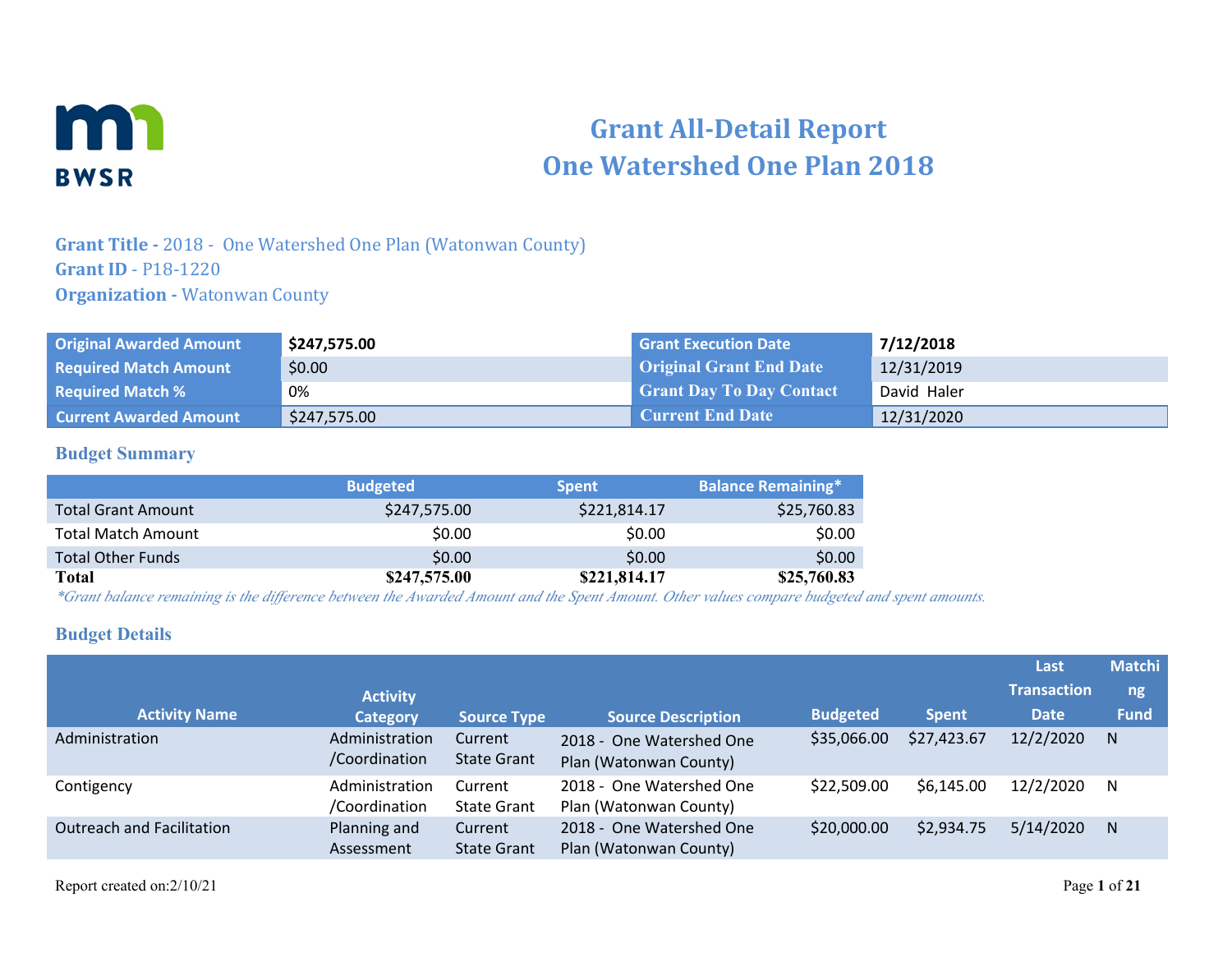|                         |                            |                               |                                                    |                 |              | Last               | <b>Matchi</b> |
|-------------------------|----------------------------|-------------------------------|----------------------------------------------------|-----------------|--------------|--------------------|---------------|
|                         | <b>Activity</b>            |                               |                                                    |                 |              | <b>Transaction</b> | ng            |
| <b>Activity Name</b>    | <b>Category</b>            | <b>Source Type</b>            | <b>Source Description</b>                          | <b>Budgeted</b> | <b>Spent</b> | <b>Date</b>        | <b>Fund</b>   |
| Plan Development        | Planning and<br>Assessment | Current<br><b>State Grant</b> | 2018 - One Watershed One<br>Plan (Watonwan County) | \$135,000.00    | \$134,898.0  | 2/13/2020          | N             |
| Plan Writing and Review | Planning and<br>Assessment | Current<br><b>State Grant</b> | 2018 - One Watershed One<br>Plan (Watonwan County) | \$35,000.00     | \$50,412.75  | 12/2/2020          | N             |

## **Activity Details Summary**

| <b>Activity Details</b> | Total Action Count Total Activity Mapped | <b>Proposed Size / Unit</b> | <b>Actual Size / Unit</b> |
|-------------------------|------------------------------------------|-----------------------------|---------------------------|
|                         |                                          |                             |                           |

## **Proposed Activity Indicators**

|--|

## **Final Indicators Summary**

| <b>Indicator Name</b> | <b>Total Value</b> | Unit |
|-----------------------|--------------------|------|
|                       |                    |      |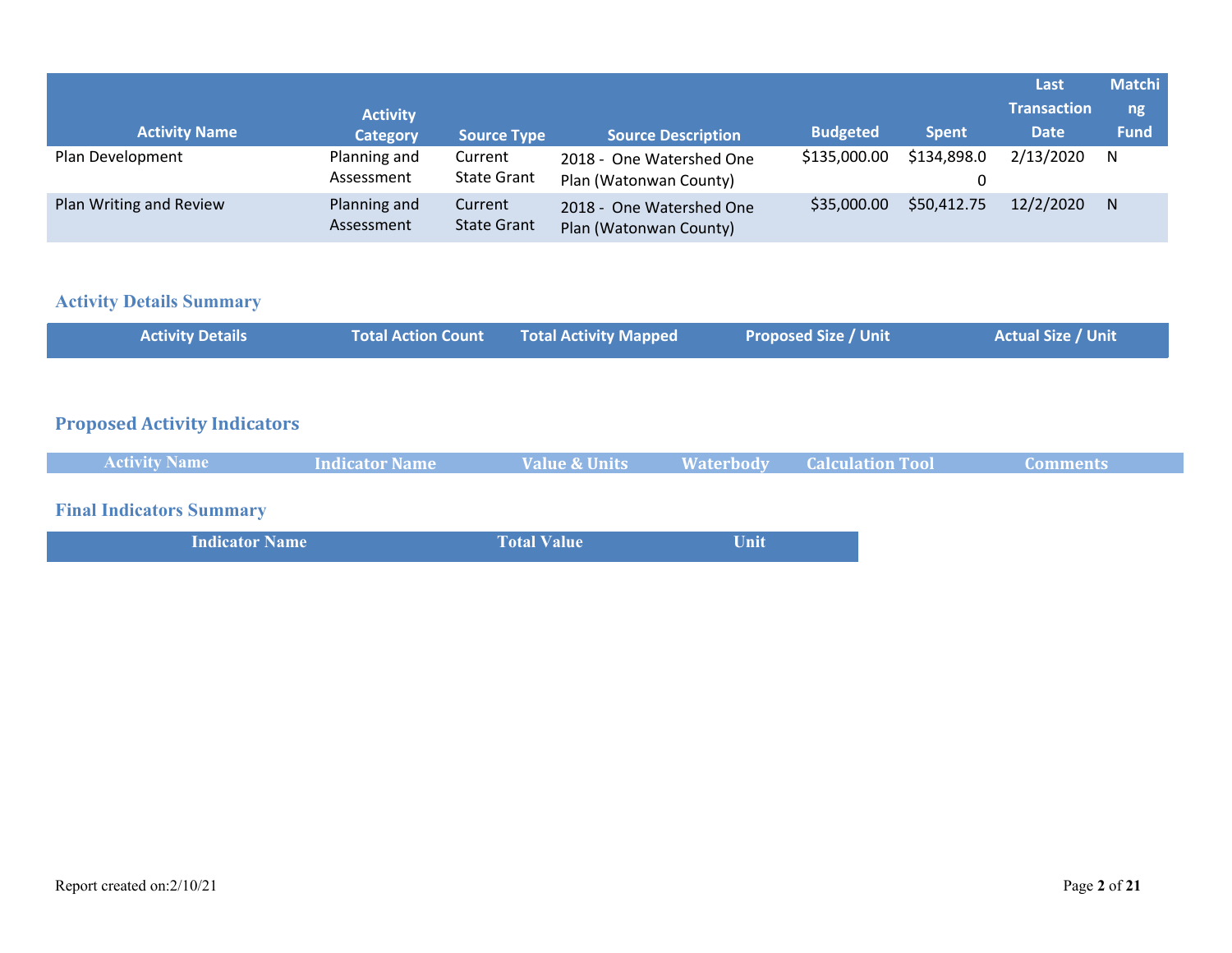**Grant Activity**

**Grant Activity - Administration**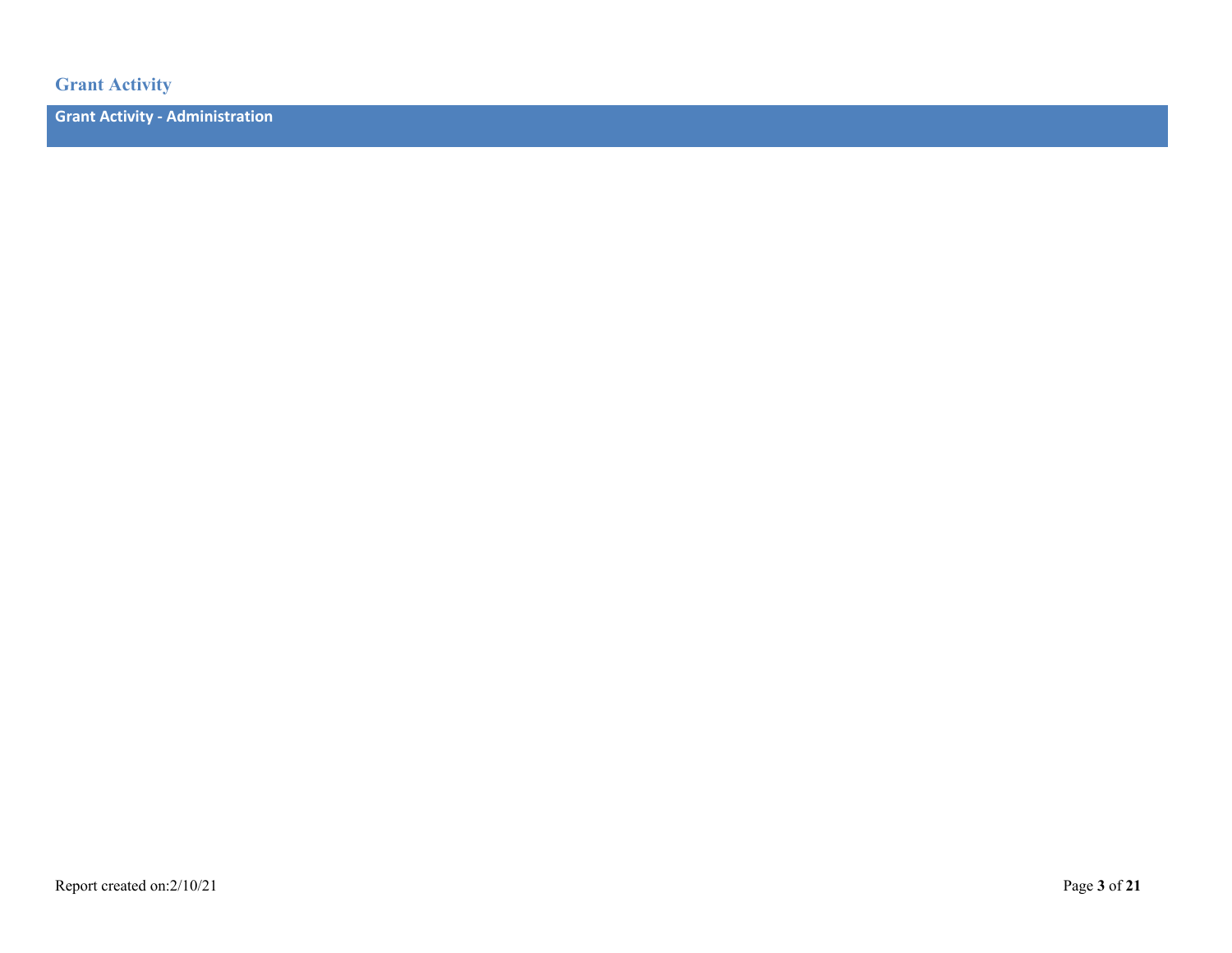| <b>Description</b> | Grant reporting in eLink and related formats.                                                                               |
|--------------------|-----------------------------------------------------------------------------------------------------------------------------|
|                    | Task No. 7.1: Annual Grant Reporting (during grant)                                                                         |
|                    | Task No. 7.2: Final Grant Reporting                                                                                         |
|                    | Meeting expenses for committee meetings and all public information meetings.                                                |
|                    | Task No. 1.1: Determine the process to select and hire a consultant to develop the plan. Process request for qualifications |
|                    | (RFQ) and/or request for proposal (RFP) for plan development consultant(s)                                                  |
|                    | Task No. 2.1: Establish and maintain committees, subcommittees, teams, and workgroups                                       |
|                    | Task No. 2.2: Notify plan review authorities and other stakeholders                                                         |
|                    | Task No. 2.4: Hold "public information meeting" or "kickoff meeting"                                                        |
|                    | Task No. 3.5: Draft Plan - Determine organizational arrangements for plan implementation (Plan Content Req. II.5.A.vii.)    |
|                    | Task No. 4.1: Formal review                                                                                                 |
|                    | Task No. 4.2: Public hearing                                                                                                |
|                    | Task No. 4.3: Write Final Plan                                                                                              |
|                    | Task No. 5.1: Plan Approval by BWSR                                                                                         |
|                    | Task No. 6.1: Local adoption                                                                                                |
|                    |                                                                                                                             |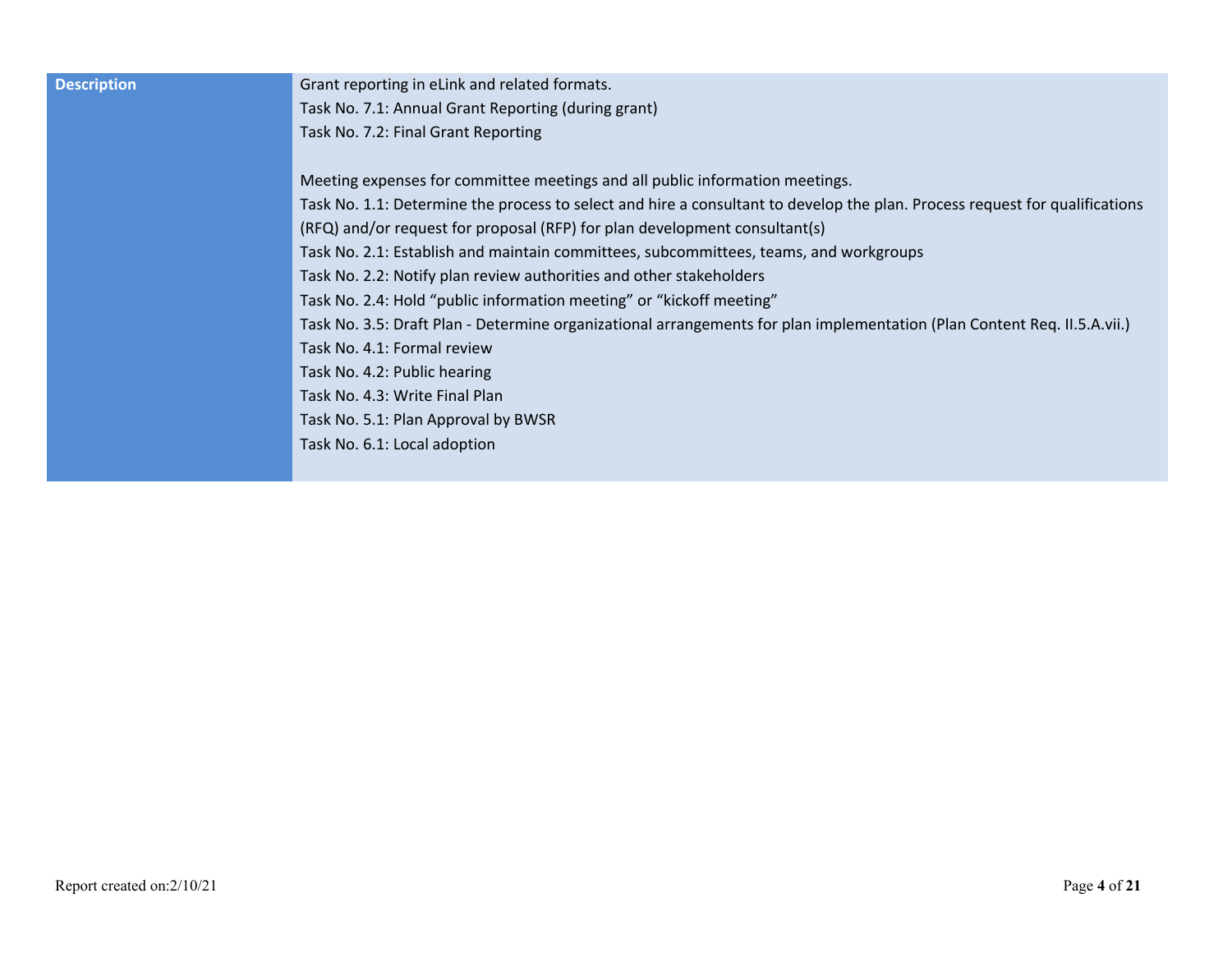|  | <b>Category</b> |
|--|-----------------|
|  |                 |
|  |                 |

**Category** ADMINISTRATION/COORDINATION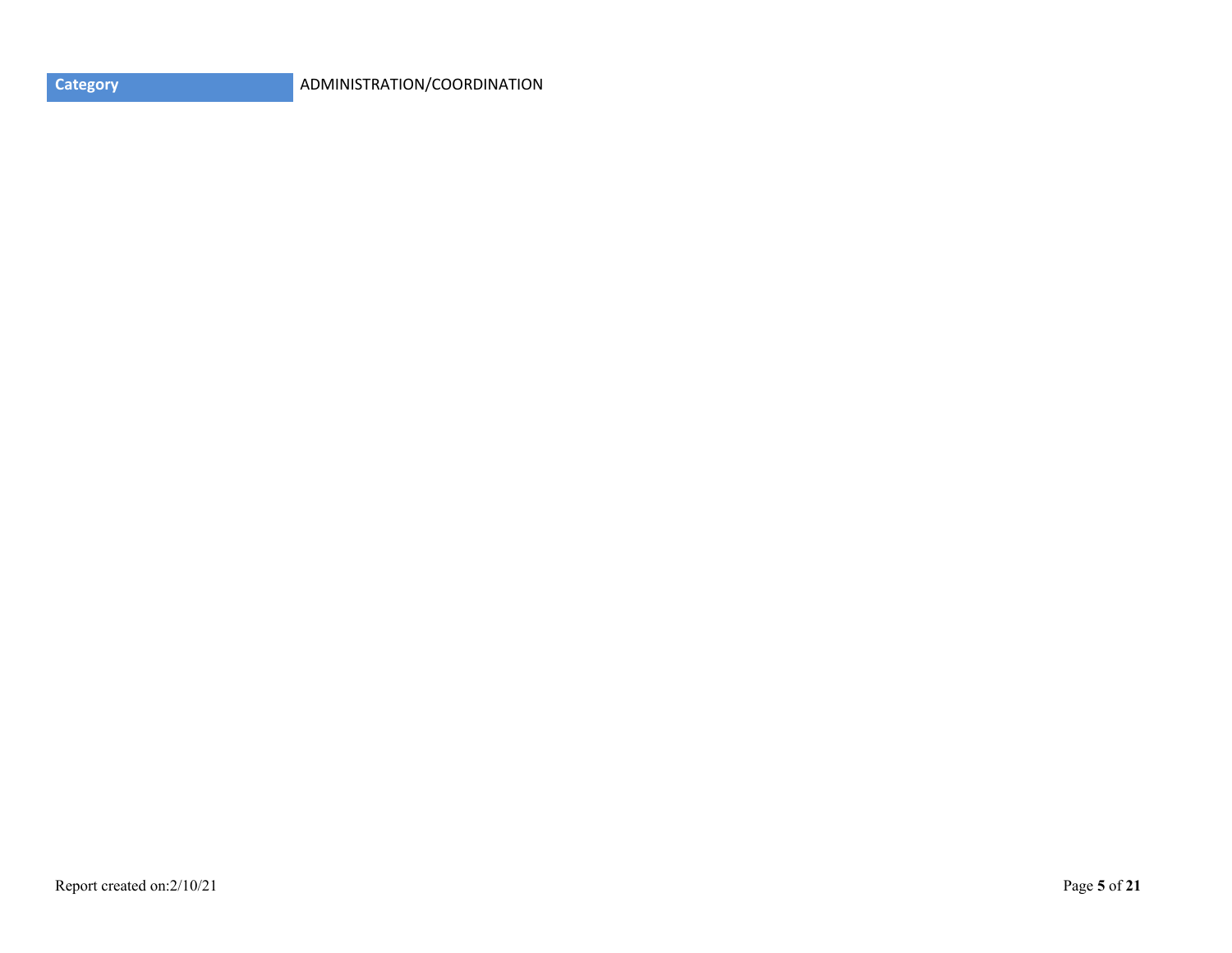|  | Start Date | 13-Jul-18 | <b>End Date</b> | 31-Dec-20 |
|--|------------|-----------|-----------------|-----------|
|--|------------|-----------|-----------------|-----------|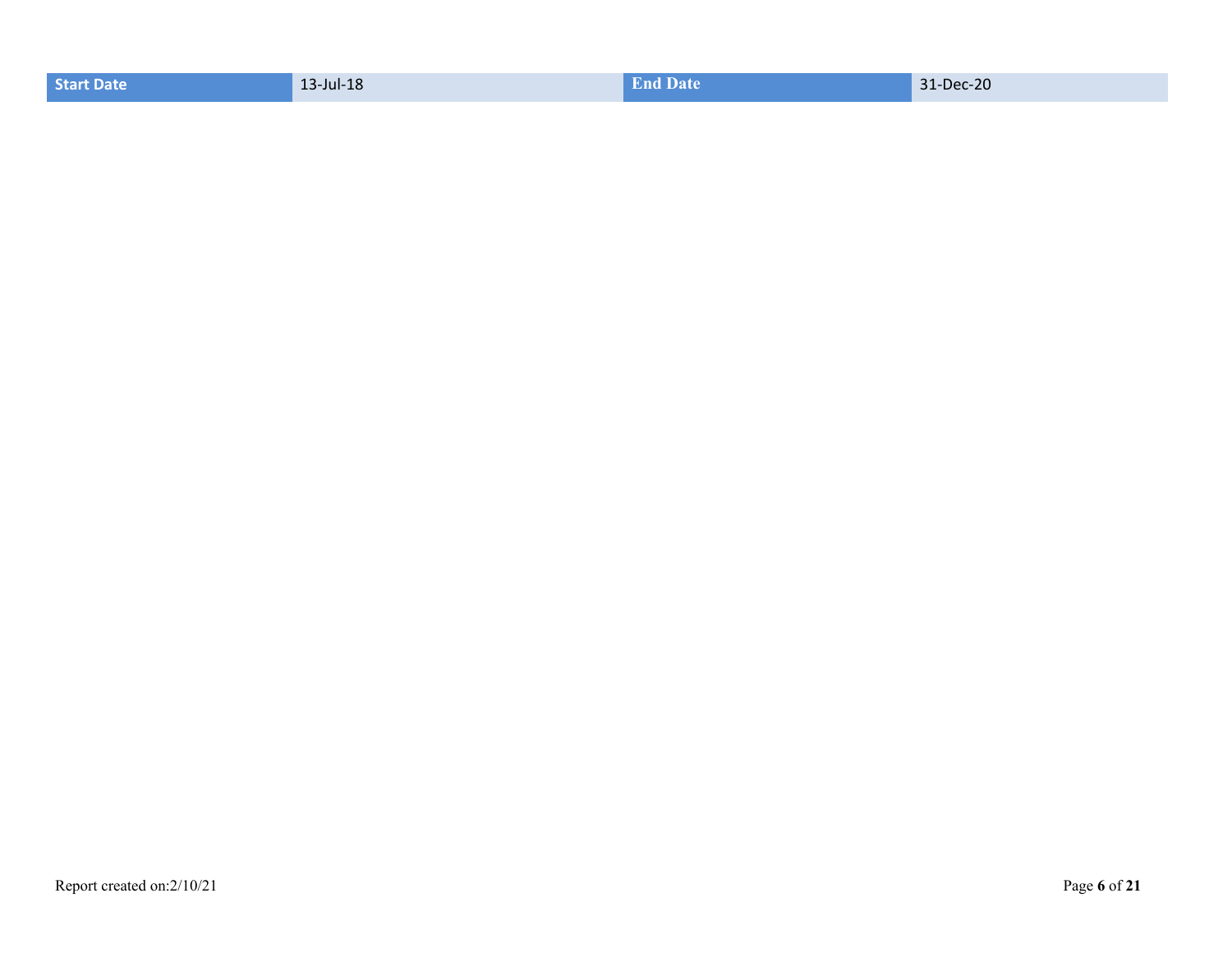Yes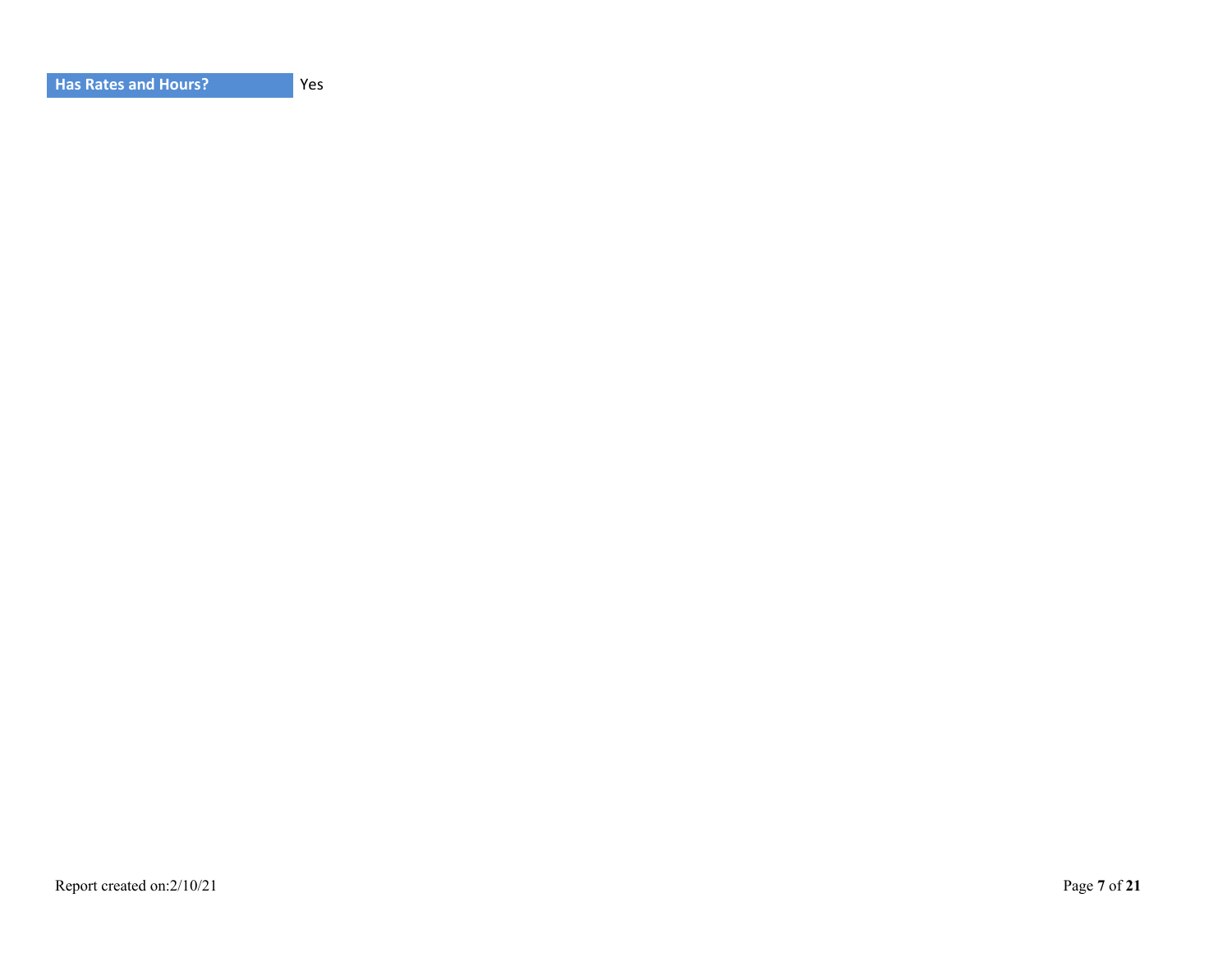#### **Actual Results**

| Administrative costs were incurred relating to financial tracking, public meeting planning and materials, meeting supplies, |
|-----------------------------------------------------------------------------------------------------------------------------|
| speakers, postage, and associated eligible staff time. Expenses also included preparation of a GBERBA Joint Powers          |
| Agreement update for implementation phase.                                                                                  |
| January 2019/September 2019                                                                                                 |
| Expenses included:                                                                                                          |
| \$50.00- Postage for township notification letter                                                                           |
| \$1152.65-Kickoff mtng. catering                                                                                            |
| \$52.35-Kickoff food                                                                                                        |
| \$26.20- Kickoff supplies                                                                                                   |
| \$161.25- Kickoff beverages                                                                                                 |
| \$100.00- Kickoff hall rental                                                                                               |
| \$85.70- BE County Kickoff flyers, legal notice                                                                             |
| \$94.58- Cottonwood Cty Kickoff legal notice                                                                                |
| \$235.00- Cot. Cty- Kickoff notice postage                                                                                  |
| \$350.00- Kickoff speaker fee and mileage                                                                                   |
| \$887.80- STJ Publishing- Kickoff ads and legal                                                                             |
| \$117.00- Advisory Committee food                                                                                           |
| \$49.18- Advisory Committee supplies                                                                                        |
| \$34.50- Martin Cty Kickoff legal                                                                                           |
| \$126.90- Brown Cty Kickoff legal                                                                                           |
| \$15.84- Brown Cty Kickoff copies                                                                                           |
| \$218.00 Jackson Cty Kickoff legal notice                                                                                   |
| \$39.10-Policy Committee materials                                                                                          |
| \$41.10- Advisory Committee donuts                                                                                          |
| \$29.70- Advisory Committee donuts                                                                                          |
| \$23.96- Supplies for Committee Mtng                                                                                        |
| TOTAL EXP: \$3890.81                                                                                                        |
| October-November 2019:                                                                                                      |
| \$7.99- Advisory Committee food                                                                                             |
| \$32.27- Adv. Committee food                                                                                                |
| \$39.95- Committee Mtng Donuts                                                                                              |
| \$29.70- Committee Mtng Donuts                                                                                              |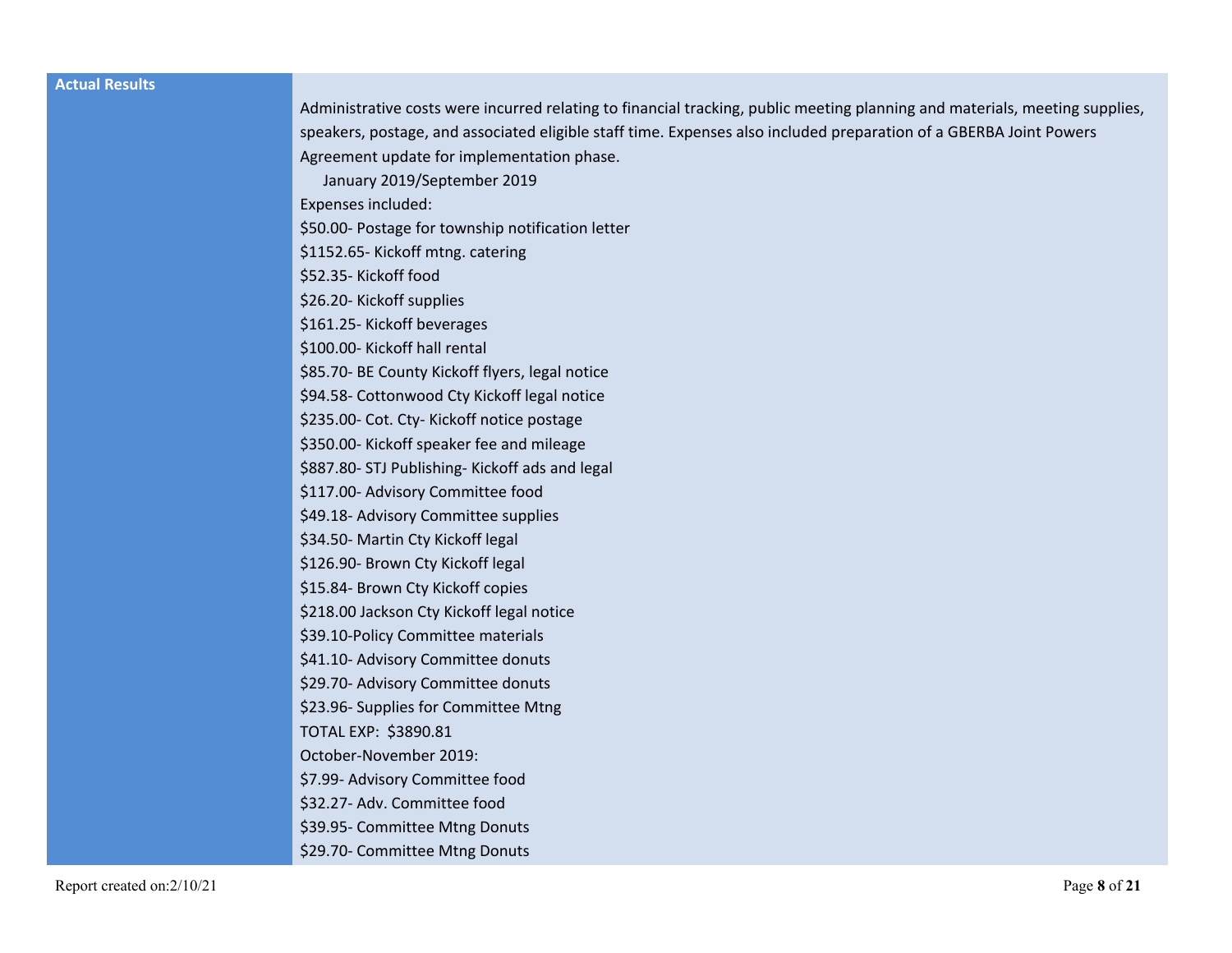\$15.98- Adv. Committee refreshments \$4.78- Adv. Committee refreshments \$28.15- Adv. Committee donuts \$2989.31- Cottonwood Hrs (49.5 Hrs @60.39) \$2255.33- Watonwan Hrs (47 Hrs @47.99) \$1519.38- Watonwan Hrs (27.5 Hrs @55.25 TOTAL EXP: \$6922.84 December 2019-Jan 2020: \$178.16- Cottonwood County- Policy, Advisory refreshments, donuts \$154.86- Satish Gupta- Mileage reimbursement for Advisory presentation Total: \$333.02

Feb-Dec 2020:

Administrative expenses including staff administrative hours, meeting, copying, and publication expenses. Please see attached financial spreadsheet for detailed breakdown.

Total Feb-Dec 2020 Expenses: \$16,277.00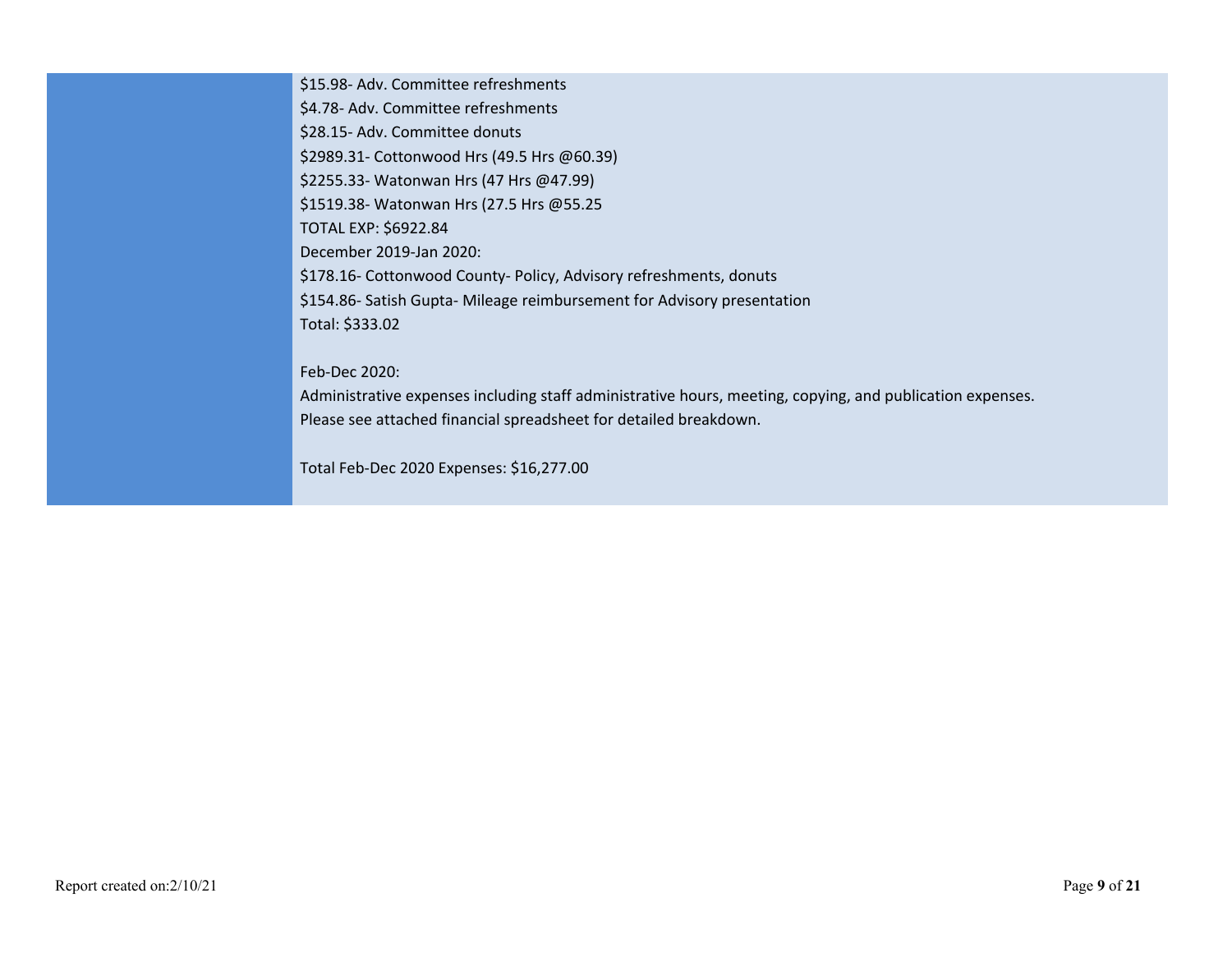| <b>Grant Activity - Contigency</b> |                                                                                                                                                                                                              |                 |           |
|------------------------------------|--------------------------------------------------------------------------------------------------------------------------------------------------------------------------------------------------------------|-----------------|-----------|
|                                    |                                                                                                                                                                                                              |                 |           |
| <b>Description</b>                 | 10% of the final budget amount.                                                                                                                                                                              |                 |           |
| <b>Category</b>                    | ADMINISTRATION/COORDINATION                                                                                                                                                                                  |                 |           |
| <b>Start Date</b>                  | 13-Jul-18                                                                                                                                                                                                    | <b>End Date</b> | 31-Dec-20 |
| <b>Has Rates and Hours?</b>        | <b>No</b>                                                                                                                                                                                                    |                 |           |
| <b>Actual Results</b>              | No contingency funds spent as of 12-31-2018.                                                                                                                                                                 |                 |           |
|                                    | January-December 2019: No funds expended.                                                                                                                                                                    |                 |           |
|                                    | 2020 Expenses:                                                                                                                                                                                               |                 |           |
|                                    | Expenses included preparation of a GBERBA Joint Powers Agreement update for implementation phase. Additional                                                                                                 |                 |           |
|                                    | expenses were incurred by purchasing additional services from the consultant to assist in presentation preparation for<br>BWSR regional and full board meetings.<br>\$468.00- Attorney JPA Revision Services |                 |           |
|                                    |                                                                                                                                                                                                              |                 |           |
|                                    |                                                                                                                                                                                                              |                 |           |
|                                    |                                                                                                                                                                                                              |                 |           |
|                                    | \$3492.00- Attorney JPA Revision Services<br>\$2185.00- Partial HEI Invoice#51339                                                                                                                            |                 |           |
|                                    |                                                                                                                                                                                                              |                 |           |
|                                    | Total 2020 Exp: \$6145.00                                                                                                                                                                                    |                 |           |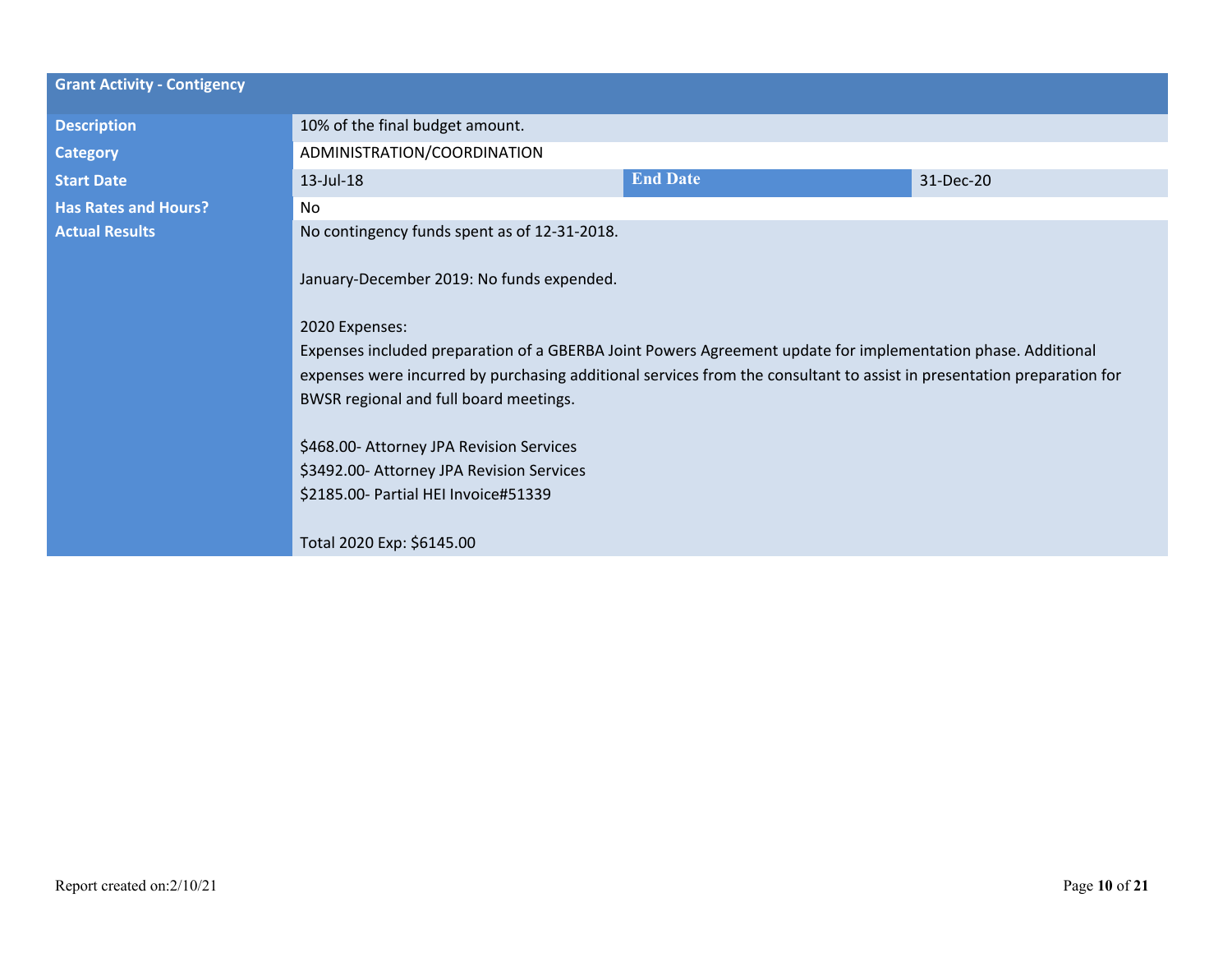| <b>Grant Activity - Outreach and Facilitation</b> |                                                                                                                                                                                                                                                                                                                                                                                                |                 |           |  |
|---------------------------------------------------|------------------------------------------------------------------------------------------------------------------------------------------------------------------------------------------------------------------------------------------------------------------------------------------------------------------------------------------------------------------------------------------------|-----------------|-----------|--|
| <b>Description</b>                                | Meeting and/ or discussion facilitation when needed or as asked or as agreed upon in the contract.<br>Task No. 3.2.5: Facilitate Policy Committee agreement on the watershed issues and priorities that will be addressed within<br>the plan timeframe.<br>Task No. 3.1: Draft Plan - Continue to aggregate watershed information.<br>Task No. 3.6: Draft Plan- Write Plan Final review draft. |                 |           |  |
| <b>Category</b>                                   | PLANNING AND ASSESSMENT                                                                                                                                                                                                                                                                                                                                                                        |                 |           |  |
| <b>Start Date</b>                                 | 13-Jul-18                                                                                                                                                                                                                                                                                                                                                                                      | <b>End Date</b> | 31-Dec-20 |  |
| <b>Has Rates and Hours?</b>                       | No.                                                                                                                                                                                                                                                                                                                                                                                            |                 |           |  |
| <b>Actual Results</b>                             | Although the consultant performed limited facilitation duties in 2018, no consultant invoices were approved for payment<br>as of 12-31-2018.<br>January-September 2019: No services billed                                                                                                                                                                                                     |                 |           |  |
|                                                   | 2020 Expenses:<br>Consultant supplied meeting facilitation services for science-based Advisory Committee meeting.<br>\$2934.75- HEI Partial Invoice #48095                                                                                                                                                                                                                                     |                 |           |  |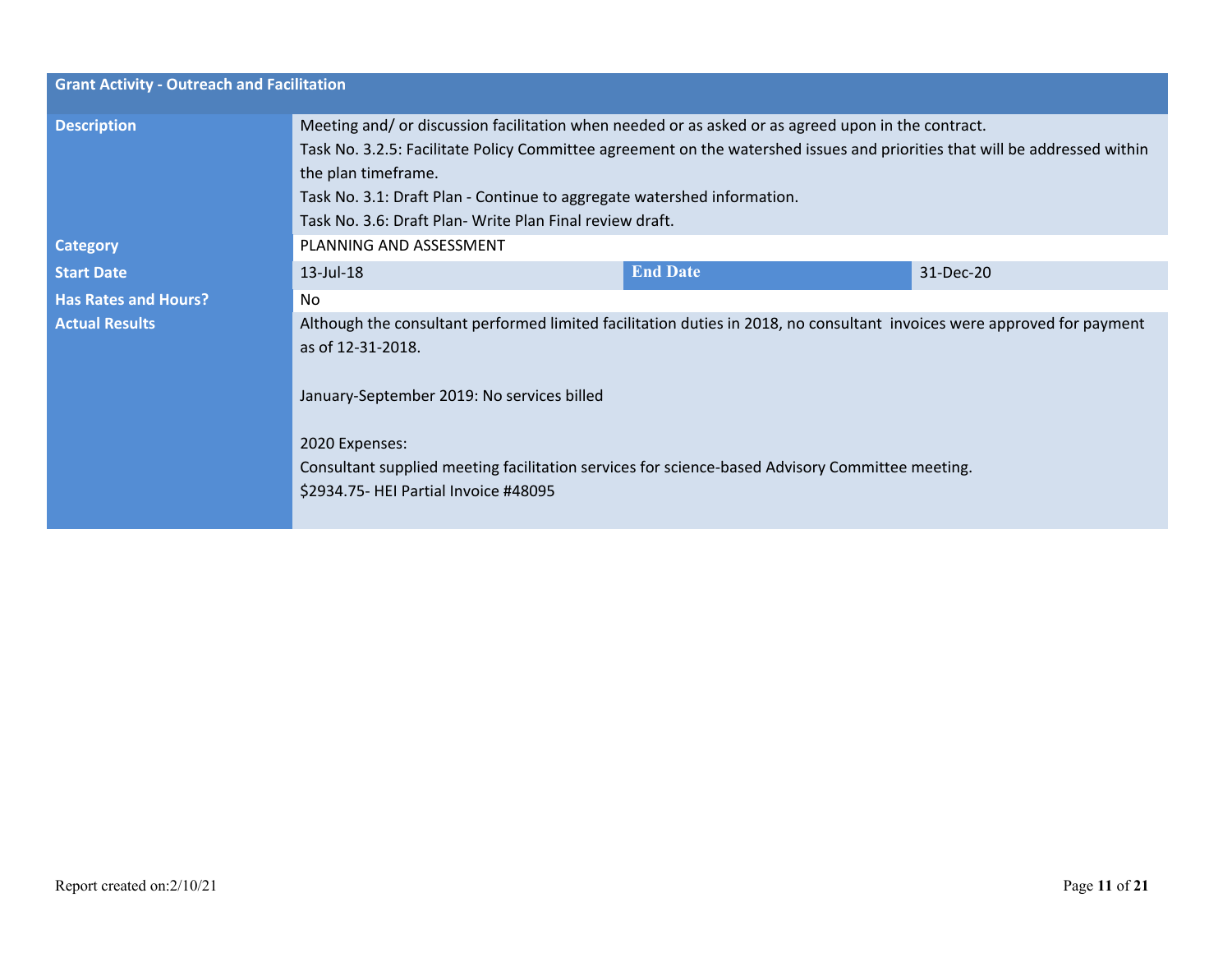**Grant Activity - Plan Development**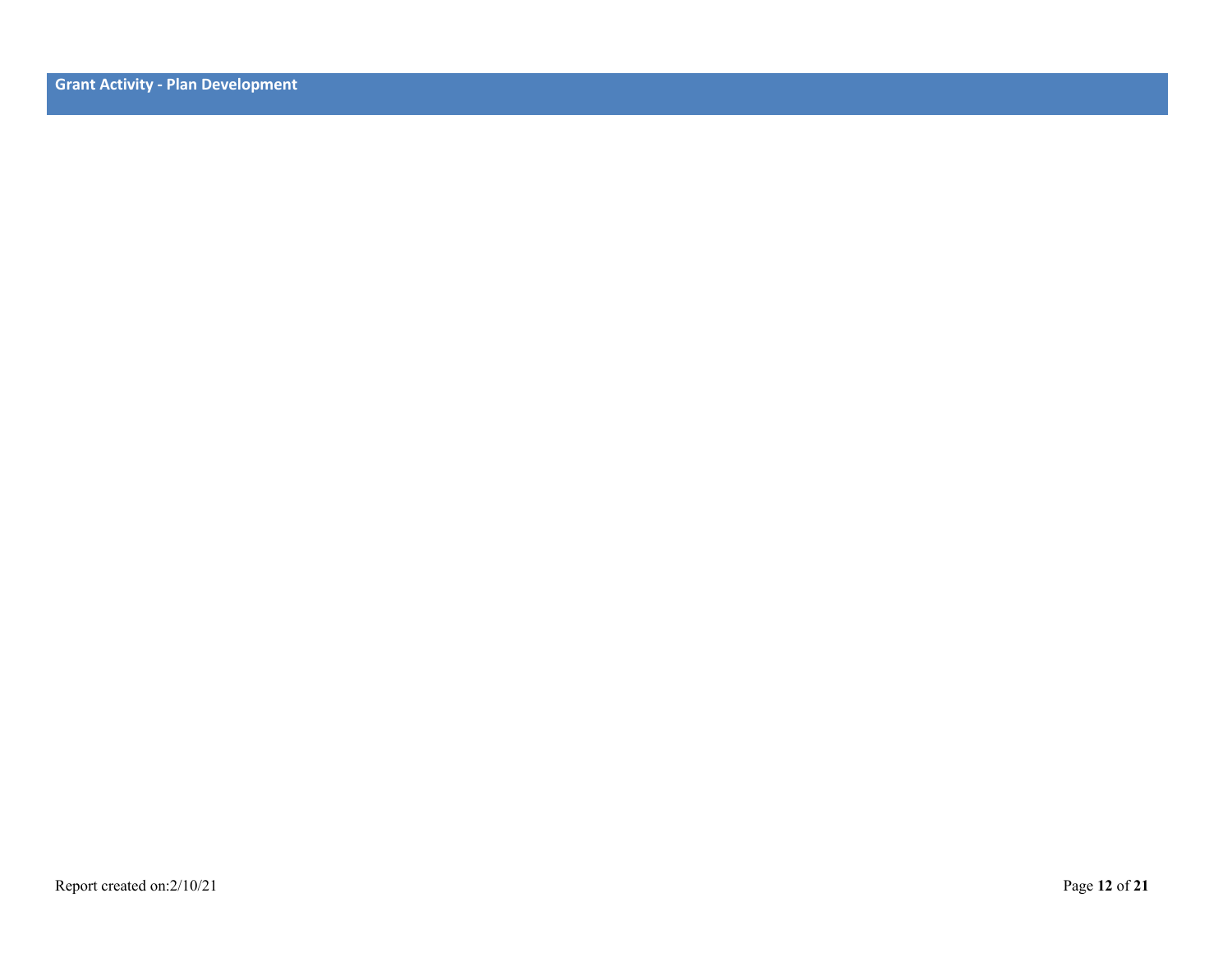| <b>Description</b> | Aggregate Watershed Information                                                                                      |
|--------------------|----------------------------------------------------------------------------------------------------------------------|
|                    | Planning Assessment- attend public kick off meeting and information gathering.                                       |
|                    | Task No. 2.3: Aggregate watershed information and review for commonalities, conflicts, and gaps                      |
|                    | Task No. 2.4: Hold "public information meeting" or "kickoff meeting"                                                 |
|                    | Task No. 3.1: Draft Plan - Continue to aggregate watershed information                                               |
|                    | Analyze and Prioritize Issues                                                                                        |
|                    | Task No. 3.2: Draft Plan-Analyze and Prioritize Issues (Plan Content Req. II.2)                                      |
|                    | Establish Measurable Goals                                                                                           |
|                    | Task No. 3.3: Draft Plan- Establish Measurable Goals (Plan Content Req. II.3)                                        |
|                    | Implementation Schedule and Program                                                                                  |
|                    | Task No. 3.4: Draft Plan - Develop a targeted and measurable implementation schedule and programs (Plan Content Req. |
|                    | $II.4$ and 5)                                                                                                        |
|                    |                                                                                                                      |
|                    |                                                                                                                      |
|                    |                                                                                                                      |
|                    |                                                                                                                      |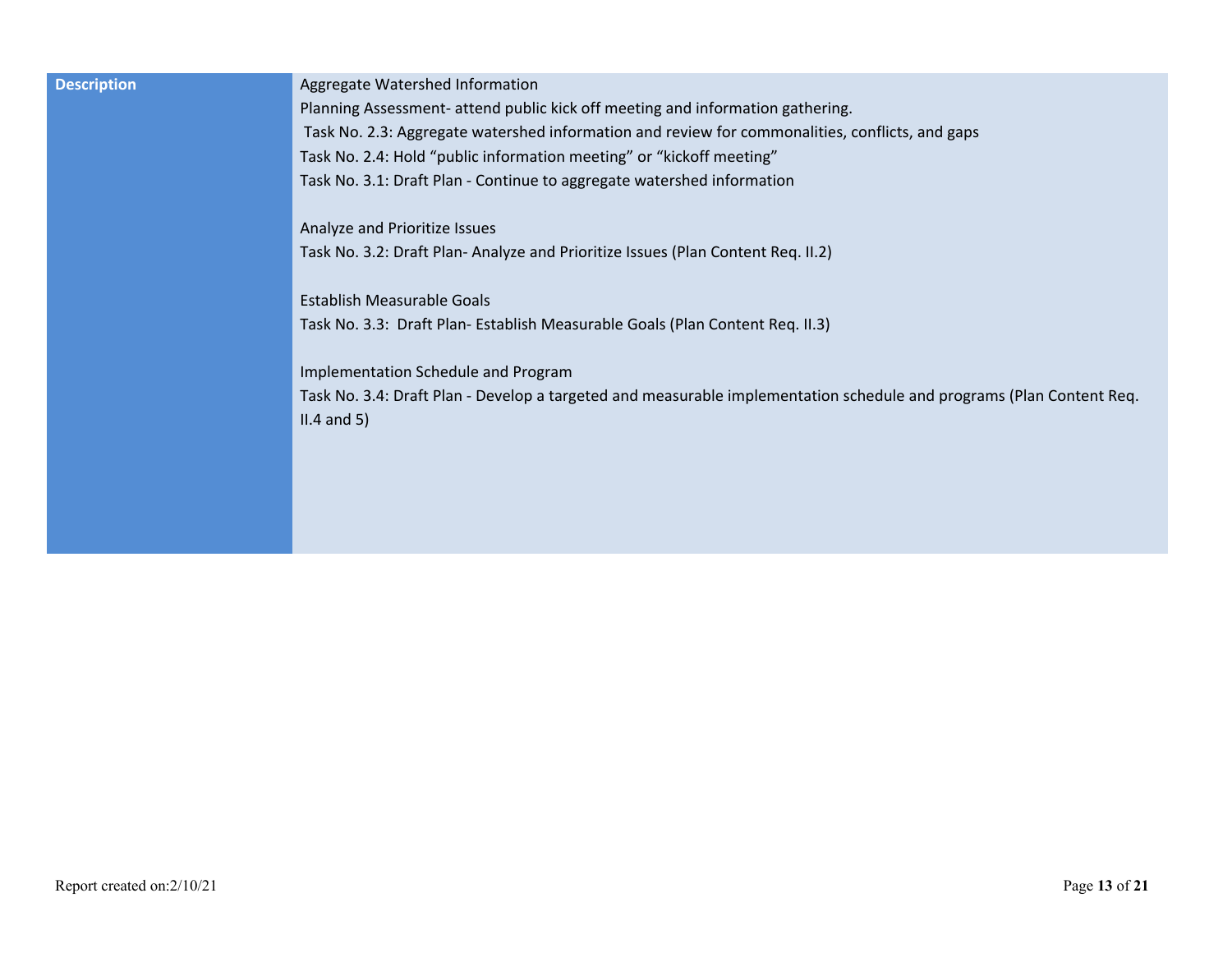**Category PLANNING AND ASSESSMENT**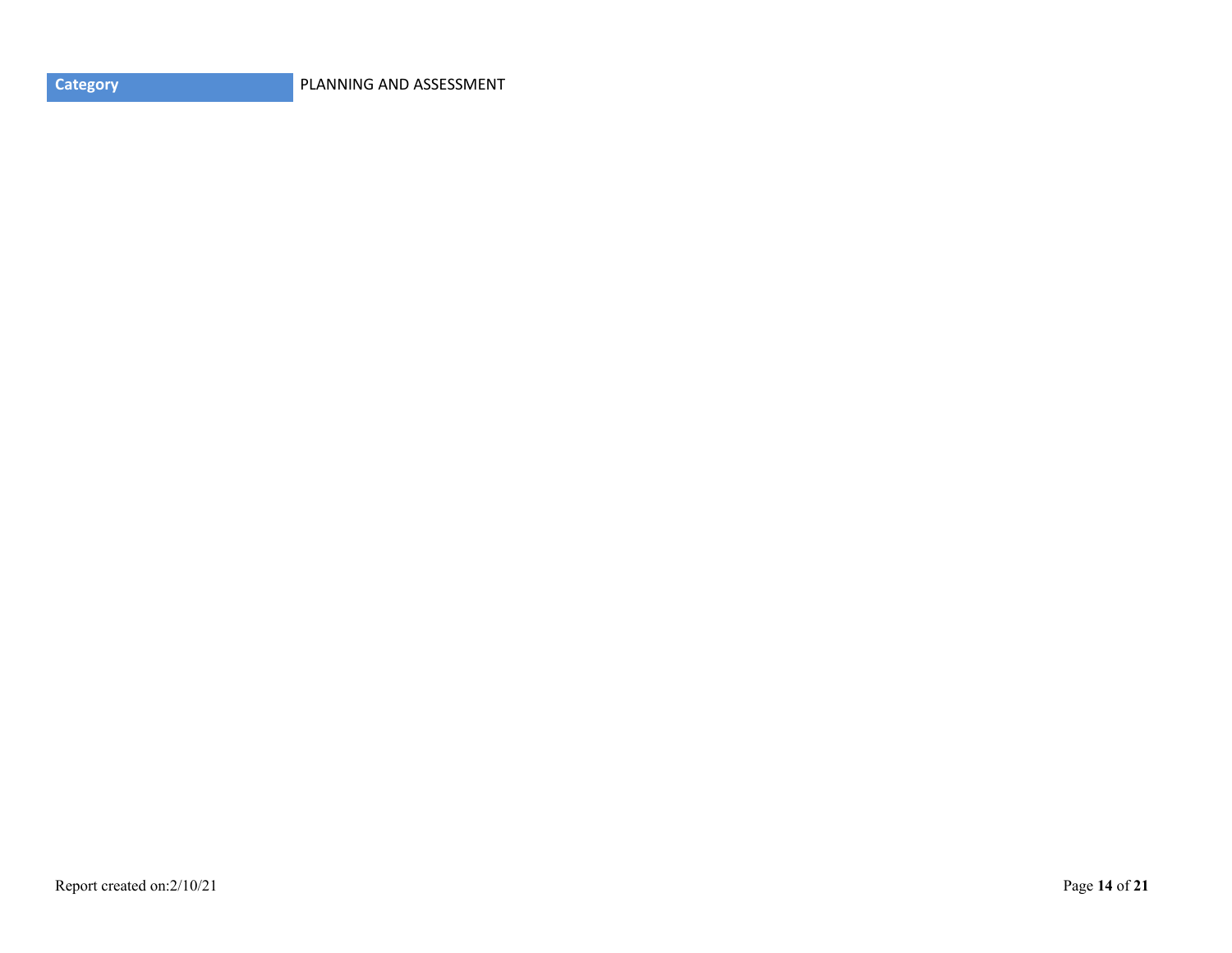|  | Start Date | 13-Jul-18 | <b>End Date</b> | 31-Dec-20 |
|--|------------|-----------|-----------------|-----------|
|--|------------|-----------|-----------------|-----------|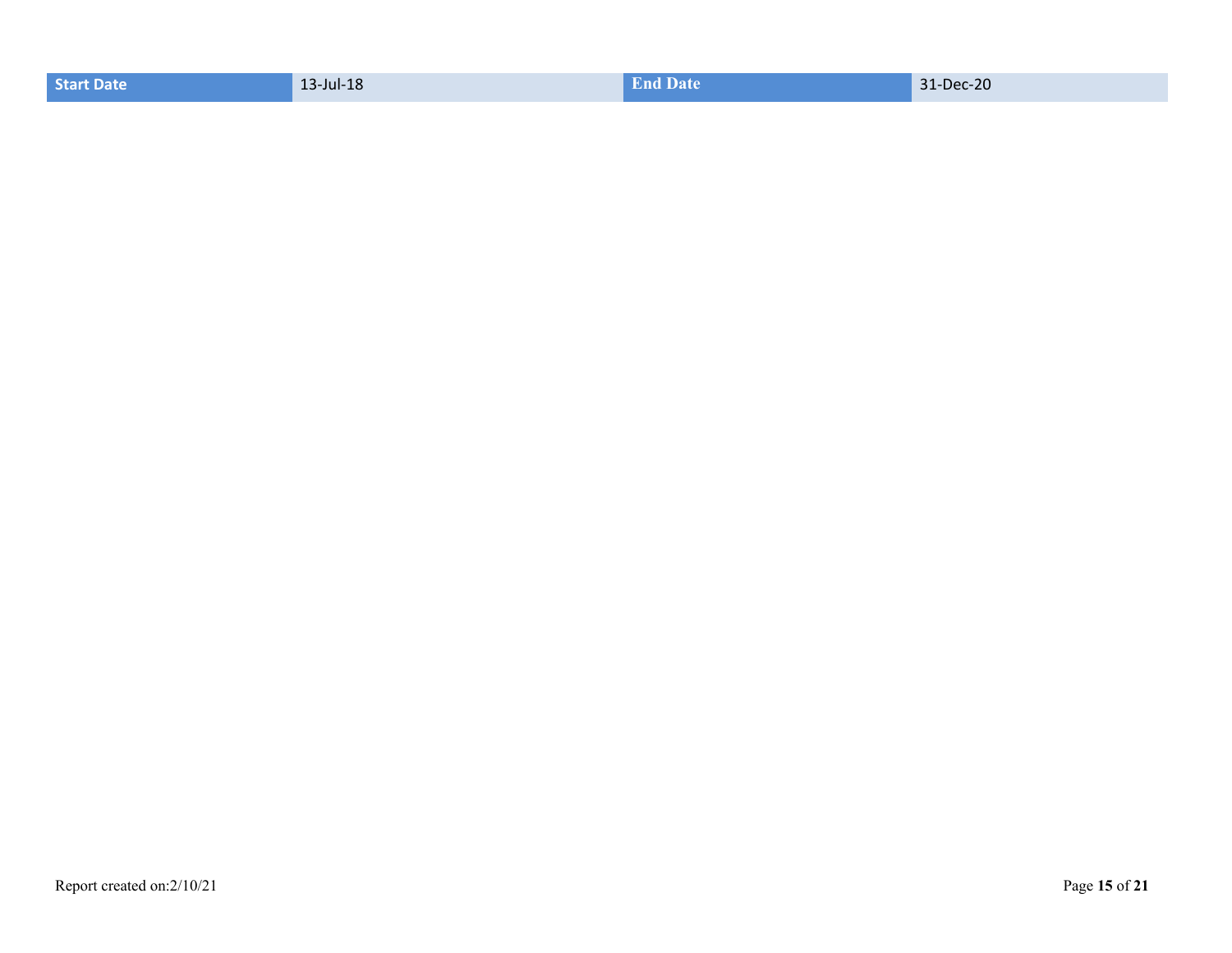| <b>Has Rates and Hours?</b> |  |
|-----------------------------|--|
|-----------------------------|--|

**No**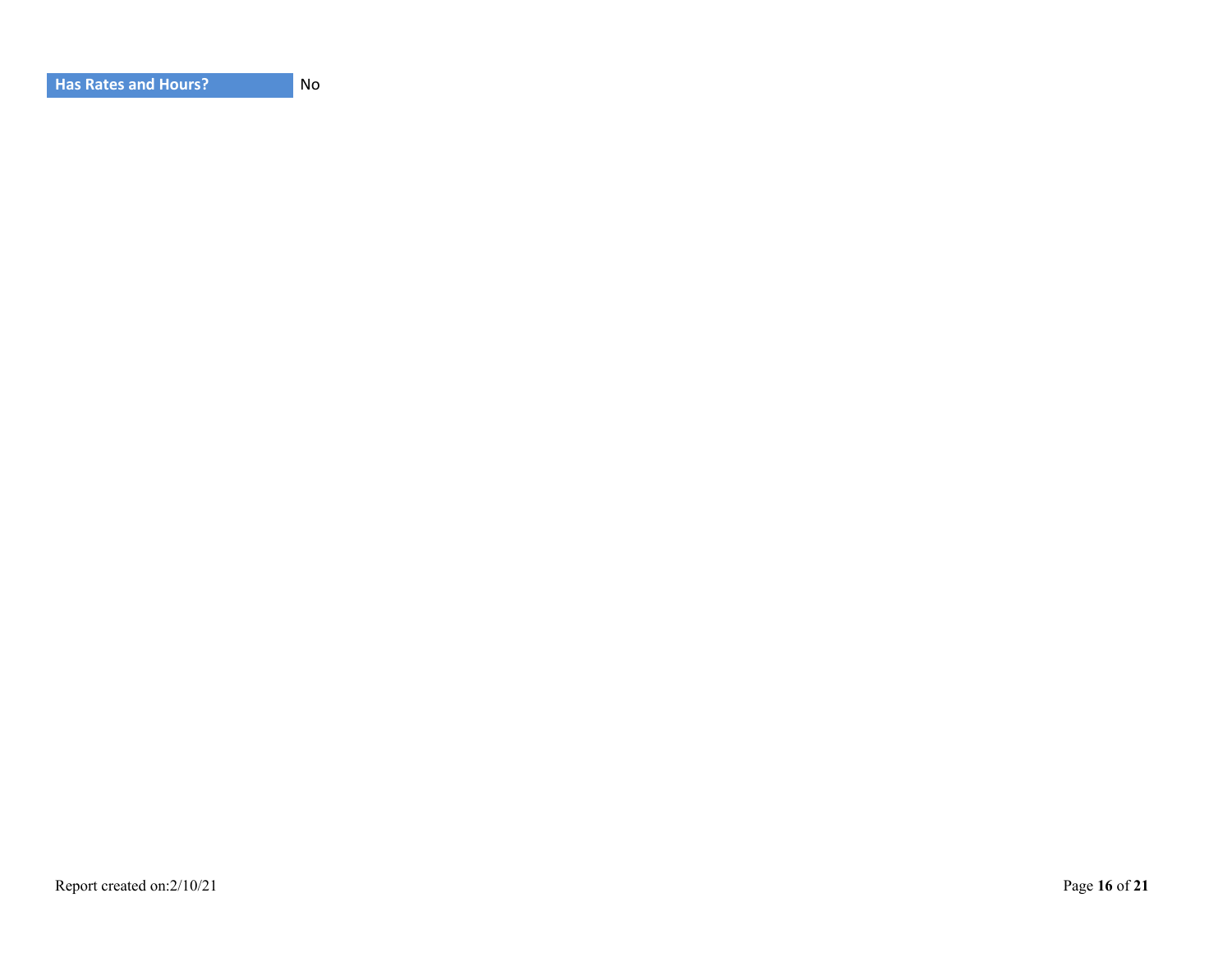**Actual Results** The consultant was hired in December and aggregation of watershed information had begun.

Although work was preformed, Watonwan staff time was funded from other local sources in 2018. As of 12-31-2018 no invoices from partners for this category were paid.

January-September 2019:

Consultant- Houston Engineering Inc. (HEI), was paid for activities related to description above. these activities included participation in the public kickoff meeting, aggregating and analyzing relevant watershed information, analyzing and prioritizing issues, establishing measurable goals, developing an implementation schedule, and initial work on drafting of the plan. Additional PTMApp services were billed per the contract to aid in analyzing and targeting priority areas. See attached HEI consultant invoices and spreadsheet. the spreadsheet shows the actual tracking breakdown of invoice amounts.

January-September 2019 Expenses: \$6577.75- HEI Invoice #0041693 \$16872.88- HEI Invoice #0042120 \$19485.79- HEI Invoice #0042921 \$16136.63- HEI Invoice #0042936 \$10417.50- HEI Invoice #0043680 \$6621.50- HEI Partial Invoice #0043991 \$12375.50- HEI Invoice #0044319

TOTAL HEI INVOICES: \$88,487.55

October-November 2019: \$7342.00- HEI Invoice #0044855 \$10322.00- HEI Partial Invoice #0045408 TOTAL: \$17,664.00

Dec 2019-Jan 2020: \$17478.20- HEI Partial Invoice #45930

Feb-Dec 2020: \$11268.25- HEI Partial Invoice #46722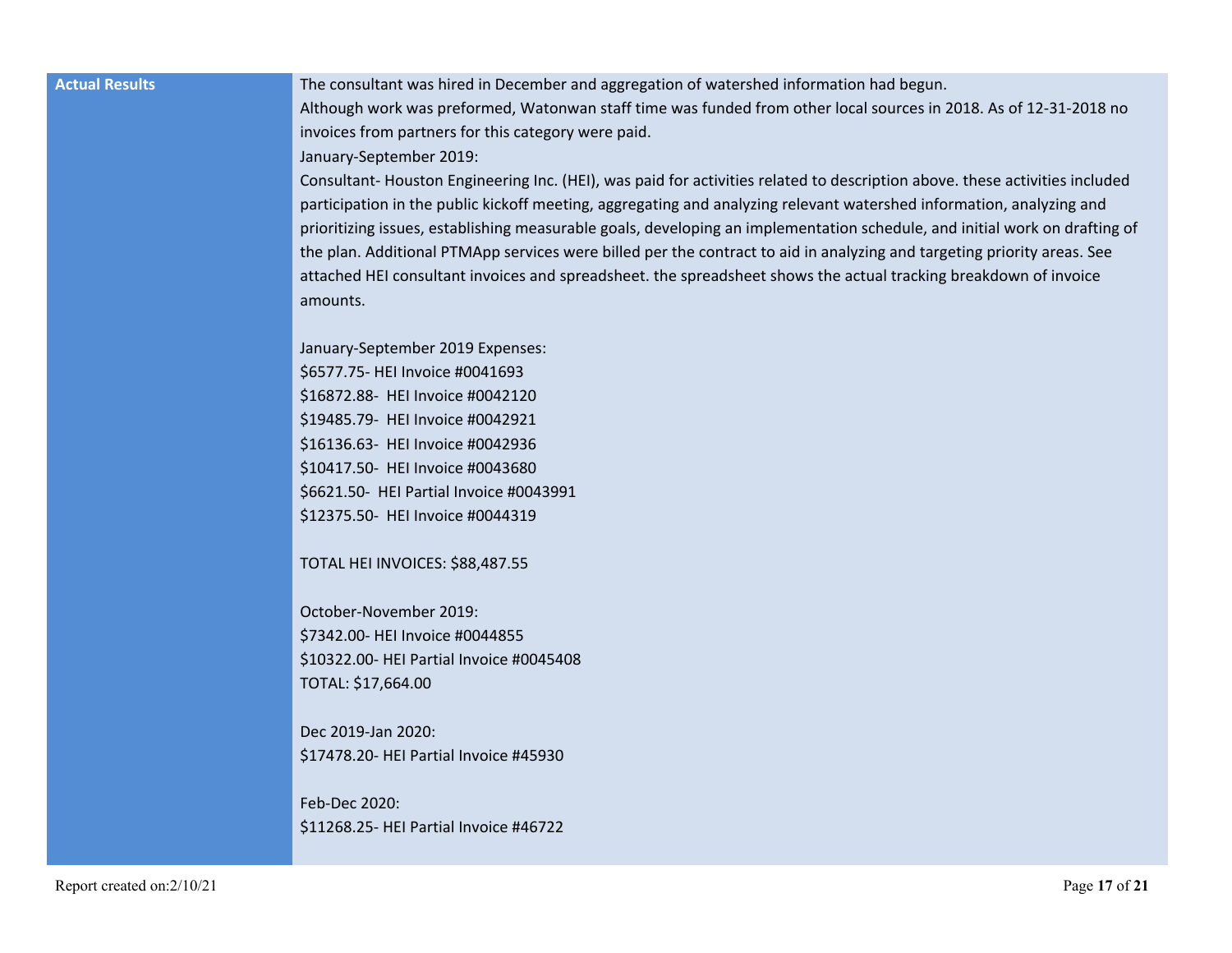| <b>Grant Activity - Plan Writing and Review</b> |                                                                                                                                                                                                  |                 |           |  |
|-------------------------------------------------|--------------------------------------------------------------------------------------------------------------------------------------------------------------------------------------------------|-----------------|-----------|--|
| <b>Description</b>                              | Task No. 3.6: Draft Plan- Write Plan Final review draft<br>Task No. 4.1: Formal review<br>Task No. 4.3: Write Final Plan                                                                         |                 |           |  |
| <b>Category</b>                                 | PLANNING AND ASSESSMENT                                                                                                                                                                          |                 |           |  |
| <b>Start Date</b>                               | 13-Jul-18                                                                                                                                                                                        | <b>End Date</b> | 31-Dec-20 |  |
| <b>Has Rates and Hours?</b>                     | <b>No</b>                                                                                                                                                                                        |                 |           |  |
| <b>Actual Results</b>                           | January-September 2019:<br>Consultant performed plan writing and review activities related to draft plan.<br>\$1072.00- HEI Partial Invoice #43991<br>October-November 2019:                     |                 |           |  |
|                                                 |                                                                                                                                                                                                  |                 |           |  |
|                                                 |                                                                                                                                                                                                  |                 |           |  |
|                                                 | \$492.00- HEI Partial Invoice #45408                                                                                                                                                             |                 |           |  |
|                                                 | Dec 2019-Jan 2020:<br>\$3824.00- HEI Partial Invoice #45930                                                                                                                                      |                 |           |  |
|                                                 | Feb-Dec 2020:                                                                                                                                                                                    |                 |           |  |
|                                                 | Consultant plan writing and review activities:                                                                                                                                                   |                 |           |  |
|                                                 | \$10585.25- HEI Partial Invoice #46722<br>\$20624.00- HEI Partial Invoice #48095<br>\$9730.50- HEI Invoice #49816<br>\$4085.00- HEI Partial Invoice #51339<br>Total Feb-Dec2020 Exp: \$45,024.75 |                 |           |  |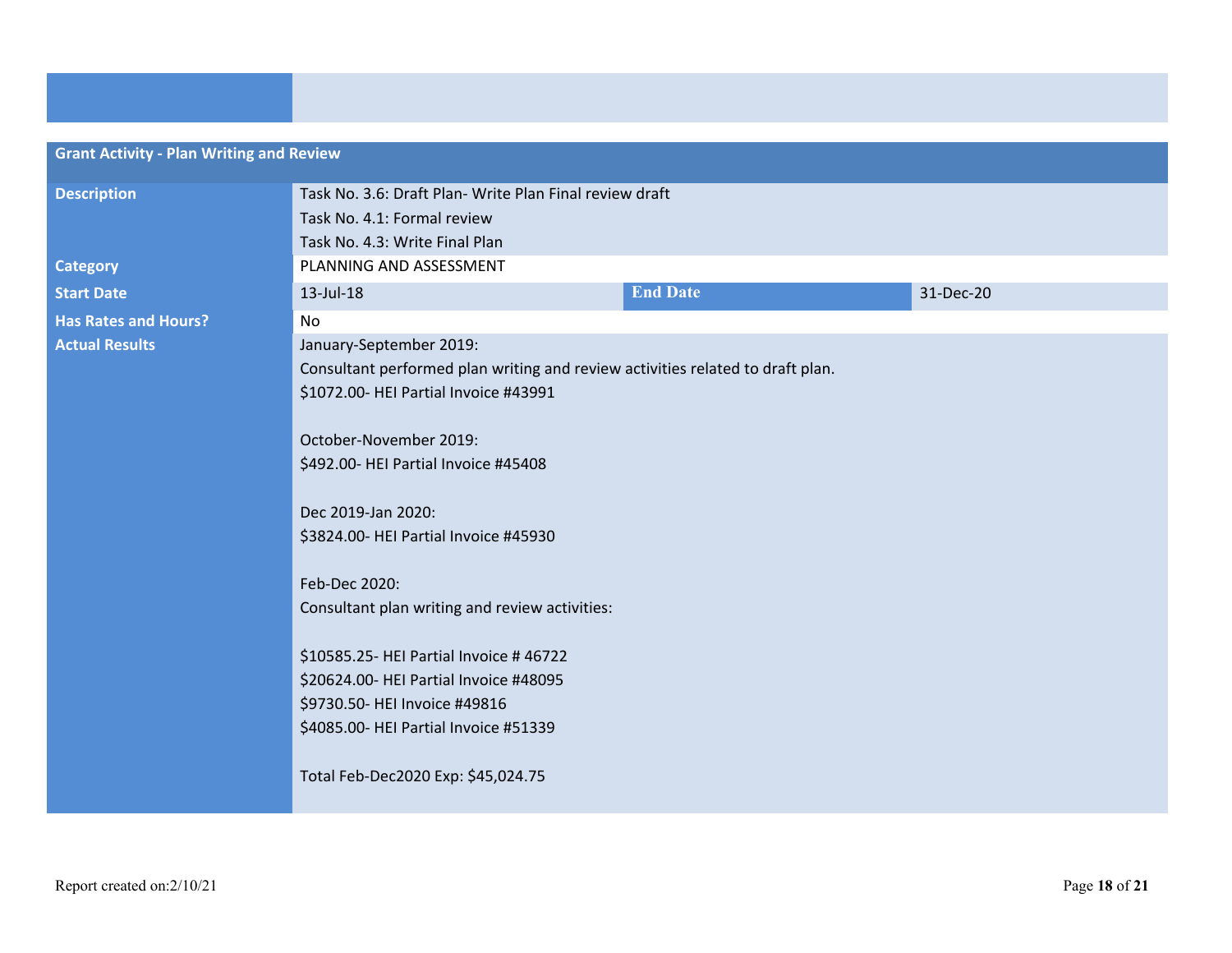## **Grant Attachments**

| <b>Document Name</b>                              | <b>Document Type</b>      | <b>Description</b>                                   |
|---------------------------------------------------|---------------------------|------------------------------------------------------|
| <b>1W1P Grant Reconciliation Financial Report</b> | Grant                     | 2018 - One Watershed One Plan (Watonwan County)      |
| 2018 One Watershed One Plan                       | <b>Grant Agreement</b>    | 2017 1W1P CWF - Watonwan County                      |
| 2018 One Watershed One Plan Amendment EXECUTED    | <b>Grant Agreement</b>    |                                                      |
|                                                   | Amendment                 |                                                      |
| 2018 One Watershed One Plan executed              | <b>Grant Agreement</b>    | 2017 1W1P CWF - Watonwan County                      |
| 2019 Time Tracking                                | Grant                     | 2018 - One Watershed One Plan (Watonwan County)      |
| <b>All Details Report</b>                         | <b>Workflow Generated</b> | Workflow Generated - All Details Report - 03/16/2020 |
| <b>All Details Report</b>                         | <b>Workflow Generated</b> | Workflow Generated - All Details Report - 04/05/2019 |
| <b>All Details Report</b>                         | <b>Workflow Generated</b> | Workflow Generated - All Details Report - 03/13/2019 |
| <b>All Details Report</b>                         | <b>Workflow Generated</b> | Workflow Generated - All Details Report - 01/25/2019 |
| <b>All Details Report</b>                         | <b>Workflow Generated</b> | Workflow Generated - All Details Report - 01/26/2021 |
| <b>All Details Report</b>                         | <b>Workflow Generated</b> | Workflow Generated - All Details Report - 04/10/2019 |
| <b>All Details Report</b>                         | <b>Workflow Generated</b> | Workflow Generated - All Details Report - 03/16/2020 |
| <b>All Details Report</b>                         | <b>Workflow Generated</b> | Workflow Generated - All Details Report - 12/27/2019 |
| <b>All Details Report</b>                         | <b>Workflow Generated</b> | Workflow Generated - All Details Report - 10/14/2019 |
| <b>Corrected HEI Invoice 0044855</b>              | Grant                     | 2018 - One Watershed One Plan (Watonwan County)      |
| <b>Cottonwood Jan-Aug 2019 Invoice</b>            | Grant                     | 2018 - One Watershed One Plan (Watonwan County)      |
| D Haler 2020 Timesheets                           | Grant                     | 2018 - One Watershed One Plan (Watonwan County)      |
| D Haler Jan-Aug 2019 1W1P Timesheet               | Grant                     | 2018 - One Watershed One Plan (Watonwan County)      |
| <b>Expenditure Spreadsheet 12-17-19</b>           | Grant                     | 2018 - One Watershed One Plan (Watonwan County)      |
| <b>FY18 1W1P Account Activity Report</b>          | Grant                     | 2018 - One Watershed One Plan (Watonwan County)      |
| FY18 1W1P Final Expense List Spreadsheet          | Grant                     | 2018 - One Watershed One Plan (Watonwan County)      |
| <b>FY18 1W1P Final Financial Report</b>           | Grant                     | 2018 - One Watershed One Plan (Watonwan County)      |
| H Salminen 2020 Timesheet                         | Grant                     | 2018 - One Watershed One Plan (Watonwan County)      |
| H Salminen Jan-Aug 2019 Timesheet                 | Grant                     | 2018 - One Watershed One Plan (Watonwan County)      |
| <b>HEI Budget Tracking Spreadsheet 0045930</b>    | Grant                     | 2018 - One Watershed One Plan (Watonwan County)      |
| <b>HEI Budget Tracking Spreadsheet 12-18-19</b>   | Grant                     | 2018 - One Watershed One Plan (Watonwan County)      |
| HEI Invoice 0041693                               | Grant                     | 2018 - One Watershed One Plan (Watonwan County)      |
| HEI Invoice 0042120                               | Grant                     | 2018 - One Watershed One Plan (Watonwan County)      |
| HEI Invoice 0042921                               | Grant                     | 2018 - One Watershed One Plan (Watonwan County)      |

Report created on:2/10/21 Page **19** of **21**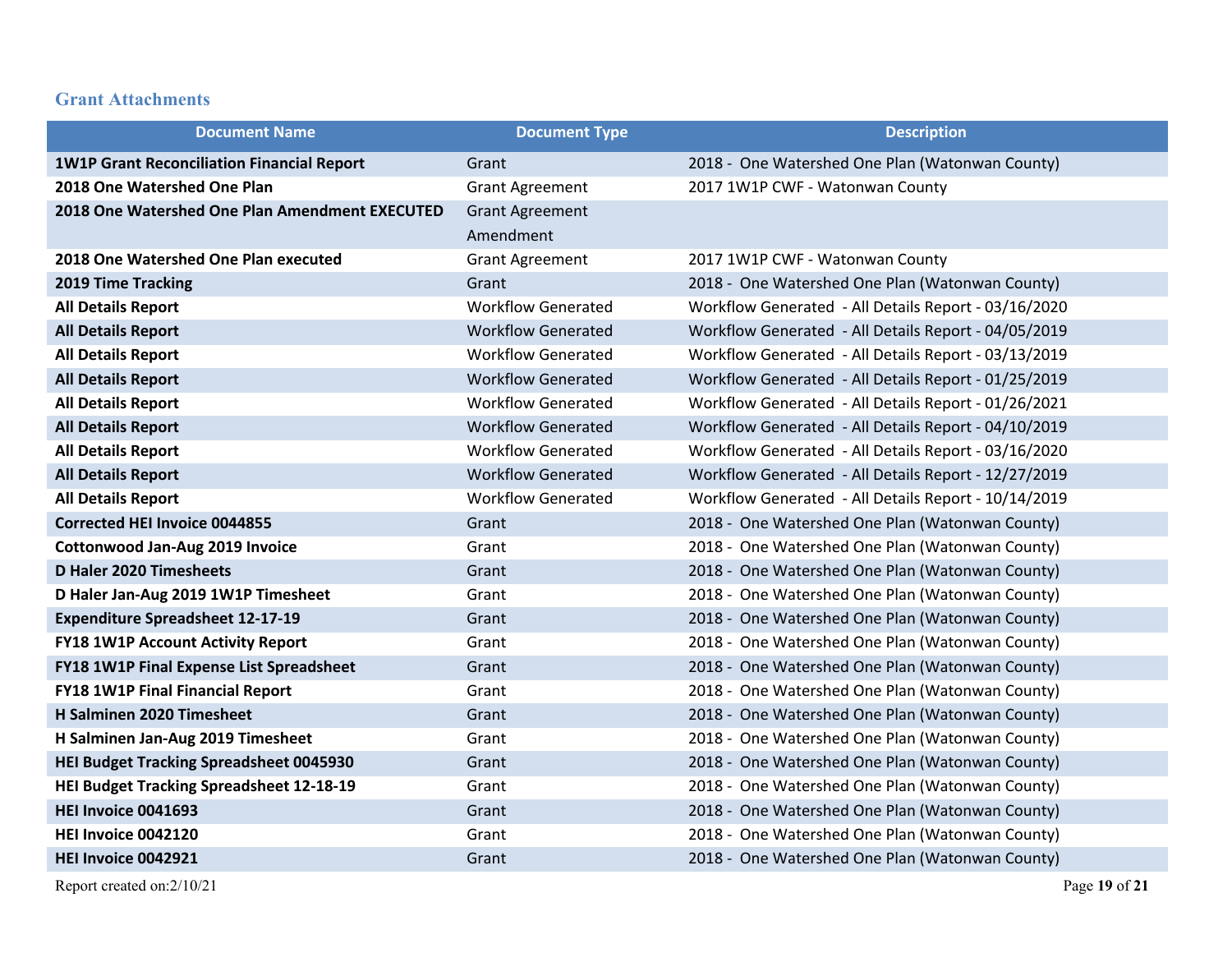| <b>Document Name</b>                              | <b>Document Type</b>                | <b>Description</b>                              |
|---------------------------------------------------|-------------------------------------|-------------------------------------------------|
| HEI Invoice 0042936                               | Grant                               | 2018 - One Watershed One Plan (Watonwan County) |
| HEI Invoice 0043680                               | Grant                               | 2018 - One Watershed One Plan (Watonwan County) |
| HEI Invoice 0043991                               | Grant                               | 2018 - One Watershed One Plan (Watonwan County) |
| <b>HEI Invoice 0044319</b>                        | Grant                               | 2018 - One Watershed One Plan (Watonwan County) |
| HEI Invoice 0044855                               | Grant                               | 2018 - One Watershed One Plan (Watonwan County) |
| HEI Invoice 0045408                               | Grant                               | 2018 - One Watershed One Plan (Watonwan County) |
| HEI Invoice 0045930                               | Grant                               | 2018 - One Watershed One Plan (Watonwan County) |
| <b>HEI Invoice 0045930</b>                        | Grant                               | 2018 - One Watershed One Plan (Watonwan County) |
| HEI Invoice 46722                                 | Grant                               | 2018 - One Watershed One Plan (Watonwan County) |
| <b>HEI Invoice 48095</b>                          | Grant                               | 2018 - One Watershed One Plan (Watonwan County) |
| HEI Invoice 49816                                 | Grant                               | 2018 - One Watershed One Plan (Watonwan County) |
| HEI Invoice 51339                                 | Grant                               | 2018 - One Watershed One Plan (Watonwan County) |
| <b>HEI Invoice Tracking Spreadsheet</b>           | Grant                               | 2018 - One Watershed One Plan (Watonwan County) |
| <b>HEI Invoice Tracking Spreadsheet</b>           | Grant                               | 2018 - One Watershed One Plan (Watonwan County) |
| J Votruba Apr 2020 Timesheet                      | Grant                               | 2018 - One Watershed One Plan (Watonwan County) |
| J Votruba May 2020 Timesheet                      | Grant                               | 2018 - One Watershed One Plan (Watonwan County) |
| K Gross April 2020 Timesheet                      | Grant                               | 2018 - One Watershed One Plan (Watonwan County) |
| K Gross Jan-April 2019 Timesheet                  | Grant                               | 2018 - One Watershed One Plan (Watonwan County) |
| K Gross Jan-Mar 2020 Timesheet                    | Grant                               | 2018 - One Watershed One Plan (Watonwan County) |
| <b>K Gross May 2020 Timesheet</b>                 | Grant                               | 2018 - One Watershed One Plan (Watonwan County) |
| K Gross May-August 2019 Timesheet                 | Grant                               | 2018 - One Watershed One Plan (Watonwan County) |
| K Gross Sept-Dec 2019 Timesheet                   | Grant                               | 2018 - One Watershed One Plan (Watonwan County) |
| P18-1220 Reconciliation A Checklist               | Journal                             | Journal Dated - 03/11/2020                      |
| <b>P18-1220 Reconciliation B Checklist</b>        | Journal                             | Journal Dated - 02/10/2021                      |
| <b>Unexecuted Grant Agreement Amendment (GAA)</b> | <b>Grant Agreement</b><br>Amendment |                                                 |
| <b>Watonwan 1W1P Acct Activity Jan-Nov 2019</b>   | Grant                               | 2018 - One Watershed One Plan (Watonwan County) |
| <b>Watonwan Acct Activity Jan-Sept 2019</b>       | Grant                               | 2018 - One Watershed One Plan (Watonwan County) |
| Watonwan Acct. Act. Dec 2019-Jan 2020             | Grant                               | 2018 - One Watershed One Plan (Watonwan County) |
| Watonwan Billable Rates Jan-June 2020             | Grant                               | 2018 - One Watershed One Plan (Watonwan County) |
| Watonwan Billable Rates Jul-Dec 2020              | Grant                               | 2018 - One Watershed One Plan (Watonwan County) |
| <b>Watonwan Financial Spreadsheet</b>             | Grant                               | 2018 - One Watershed One Plan (Watonwan County) |

Report created on:2/10/21 Page **20** of **21**